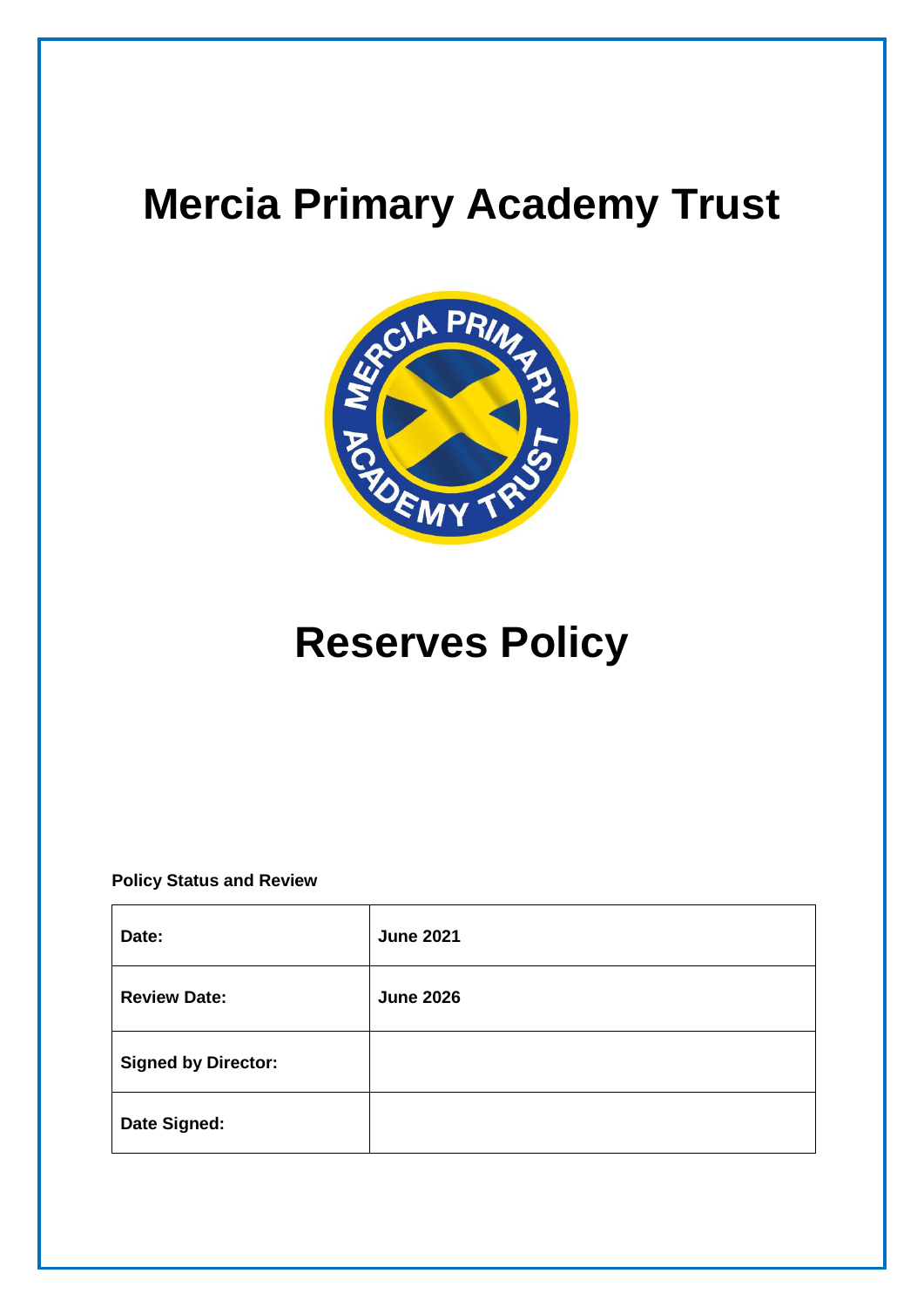### **Introduction**

The school is aware of the need to secure its financial viability beyond the immediate future and must be able to absorb setbacks and to take advantage of change and opportunity.

The school is funded by the Education Funding Agency (ESFA) through the General Annual Grant (GAG) and other grants and, although subject to formula fluctuations, is guaranteed to be received. Against this background it is considered good practice for the school to seek to build some financial reserves which will allow us to meet future commitments or unforeseen expenses without a negative impact on our ability to deliver the education standards we strive to provide to all students or develop the school site and infrastructure in the manner planned.

Schools will find their decision to hold reserves is subject to scrutiny or comment in the public arena. Documentation, in the form of a Reserves Policy, provides stakeholders and the general public with a clear explanation of the nature and purpose of any reserves held.

To justify the holding of reserves, a Reserve Policy should be based on a realistic assessment of need and should cover as a minimum:

- the reasons why the school needs a reserve or does not
- what level (or range) of reserves the school believes it needs
- what steps the school is going to take to establish or maintain reserves at the agreed level (or range)

#### **Definition of Reserves**

For the purposes of this policy the term "reserves" is applied to that part of the school's income that is freely available for its general purposes. Reserves are the resources the school has or can make available to spend for any or all of its purposes once it has met its commitments and covered its other planned expenditure. This definition excludes unspent money from restricted grants as below:

- Devolved Formula Capital
- Capital Grant Bids i.e. Academies Capital Maintenance Fund
- Restricted income funds i.e. Pupil Premium
- Designated income funds i.e. Bursary Fund

Reserves should therefore generally only include:

Unrestricted funds – General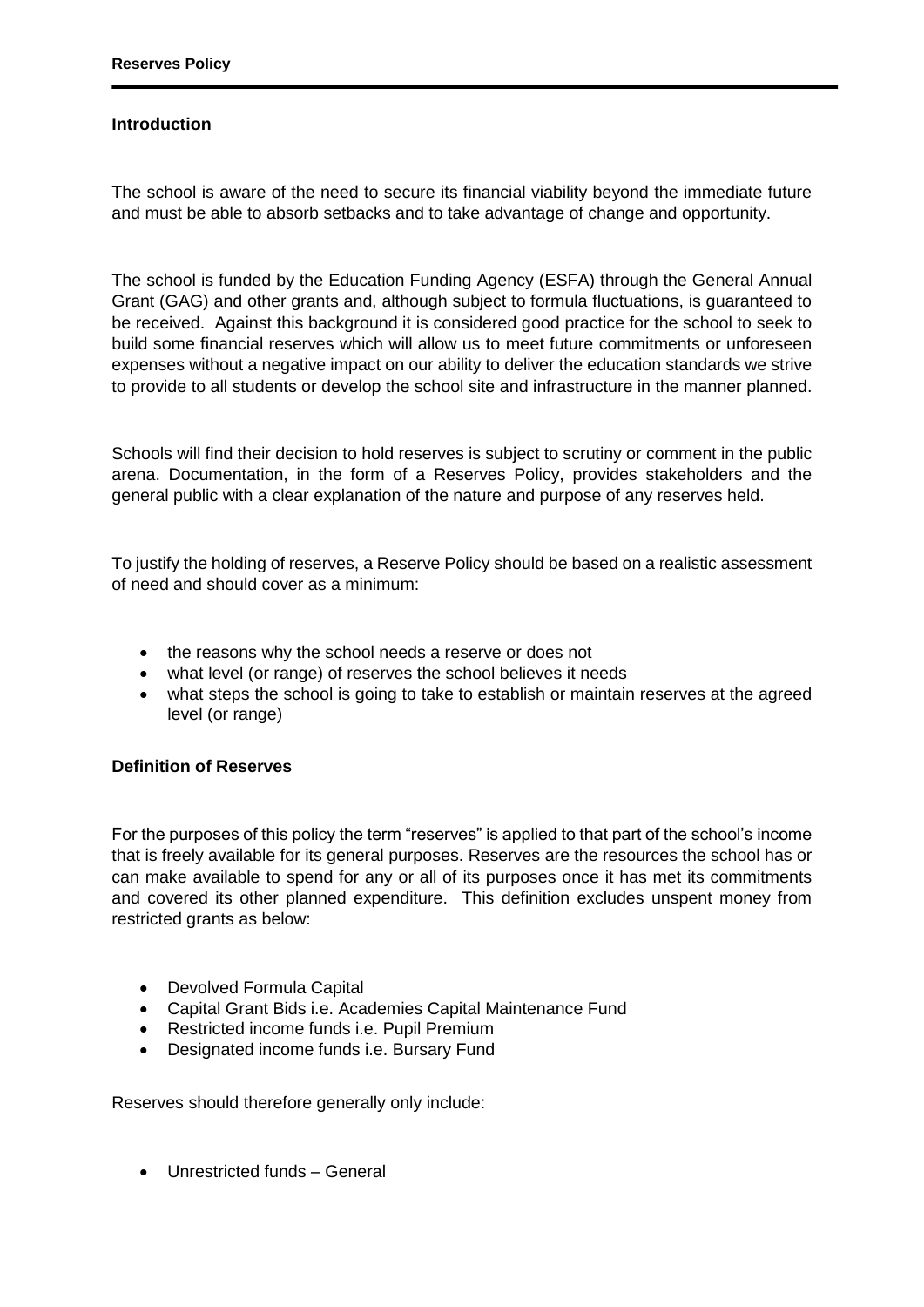This is money that can be spent on anything which furthers the objectives of the school. Often this is money that has been generated through the sale of services or expertise or public fundraising and/or donations.

GAG Restricted Funds

The vast majority of costs incurred by academies will be funded through government grants (either revenue or capital). There are no limits on the amount of General Annual Grant (GAG) funds that can be carried forward and these funds can be utilised on the majority of academy costs in future years.

## **The Reserves Policy**

As separate legal entities, the governors have the responsibility to manage the assets of the school. Setting a reserves policy is a central part of managing the school's finances and safeguarding the school's assets. It is true that governors must consider both the needs of today's pupils as well as the future of the school when setting a reserves policy. Holding back excessive funds for a rainy day may damage the education of the current pupils. Conversely, fully spending all of the current funds leaving no money for investment in the future of the school can damage the education of tomorrow's pupils.

The policy should be informed by an analysis of the budgetary process, the strategic and operational plans (i.e. School Development Plan) and the risk management process and will include the following:

- forecasts for levels of income in future years, taking into account the reliability of each source of income and the prospects for opening up new sources
- forecasts for expenditure in future years on the basis of planned activity
- analysis of any future development needs and opportunities that could not be met out of annual income
- assessment, on the best evidence reasonably available, of the financial implications of mitigating

## **Setting a Reserve Level**

There is no absolute level of free reserves that the school should hold but, generally, as this is allocated for unforeseen liabilities, it should normally be restricted to 1% of GAG funding.

The ESFA provides regular remittances to academies and a large proportion of income and expenditure is predictable. This reduces, but does not eliminate the need to hold reserves for working capital, cash flow and uncertainties.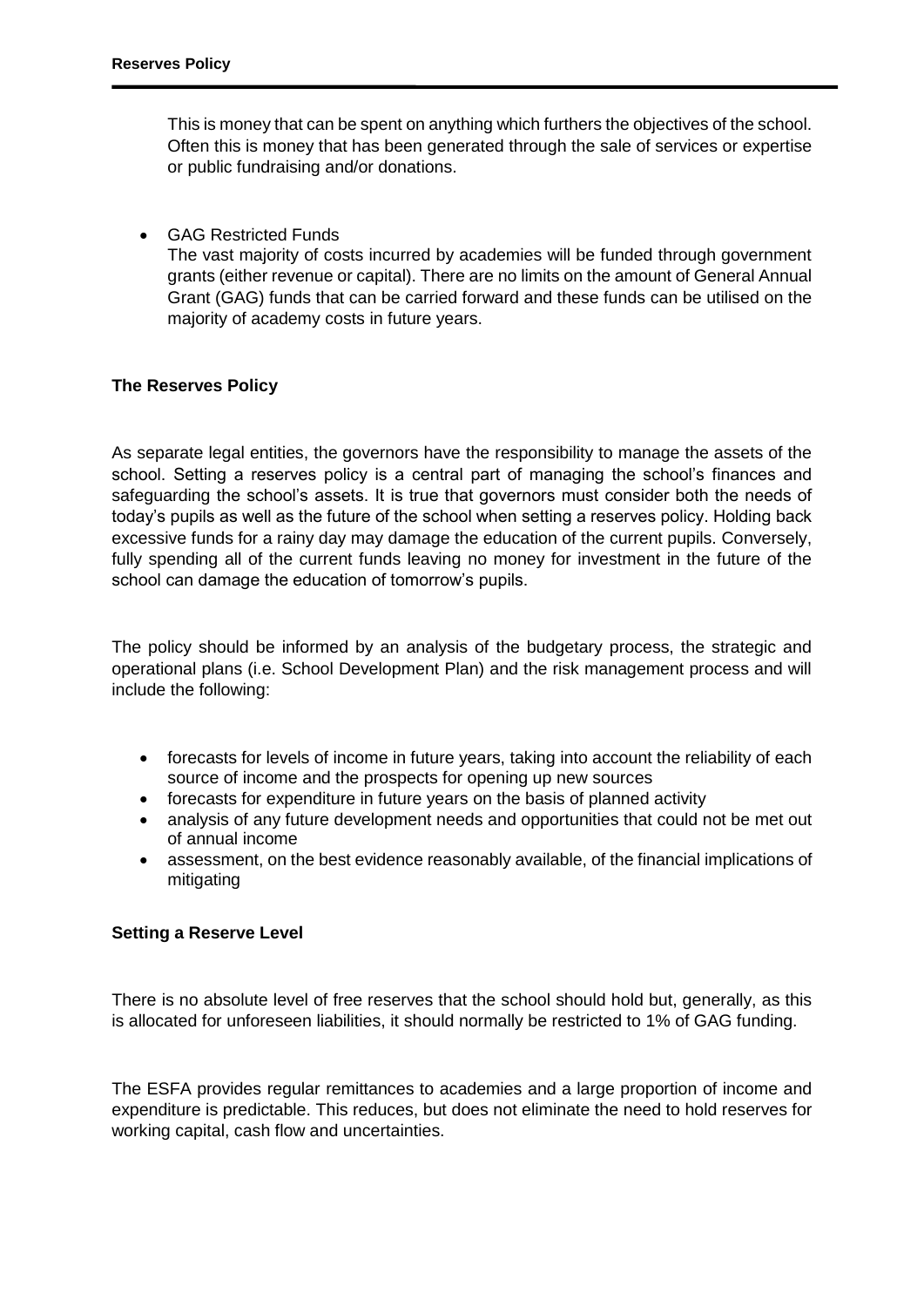The amount allocated to designated reserves will be project dependant but might include the following:

- Property maintenance not covered by annual funding (i.e. assessed need condition work)
- Planned/committed property development
- Planned replacement of high value fixed assets i.e. minibuses and photocopiers
- Development of ICT infrastructure i.e. servers

## **Maintaining and monitoring reserves**

It is important to monitor the reserves actually held to establish the reason for any significant difference with the target level set. If reserves during the year are below target or exceed target, governors should consider whether this is due to a short-term situation or a longer-term issue. Action may be needed to replenish or spend reserves.

The governor's monitoring of reserves should not just be a year-end procedure. How the level of reserves changes during the year can be a good indicator of the underlying financial health of the school and can be an indicator of potential problems. The level of reserves should be monitored throughout the year as part of the normal monitoring and budgetary reporting processes.

In particular, the governors should:

- identify when reserves are drawn on so that they understand the reasons and can consider the corrective action, if any, that needs to be taken
- regard the on-going review of the reserves level, target and policy as part of the financial management of the school
- ensure that the reserves policy continues to be relevant as the school develops or changes its strategy and activities
- review the statement on reserves in the annual report where there have been significant changes in the reserves policy or level of reserves held.

#### **Reserves – Disclosure**

The school's annual report should state the level of reserves on the last day of the financial year and the future needs, opportunities, contingencies and risks relevant to the level of reserves.

The Charities SORP requires governors to include in their annual report:

• a statement of their policy on reserves